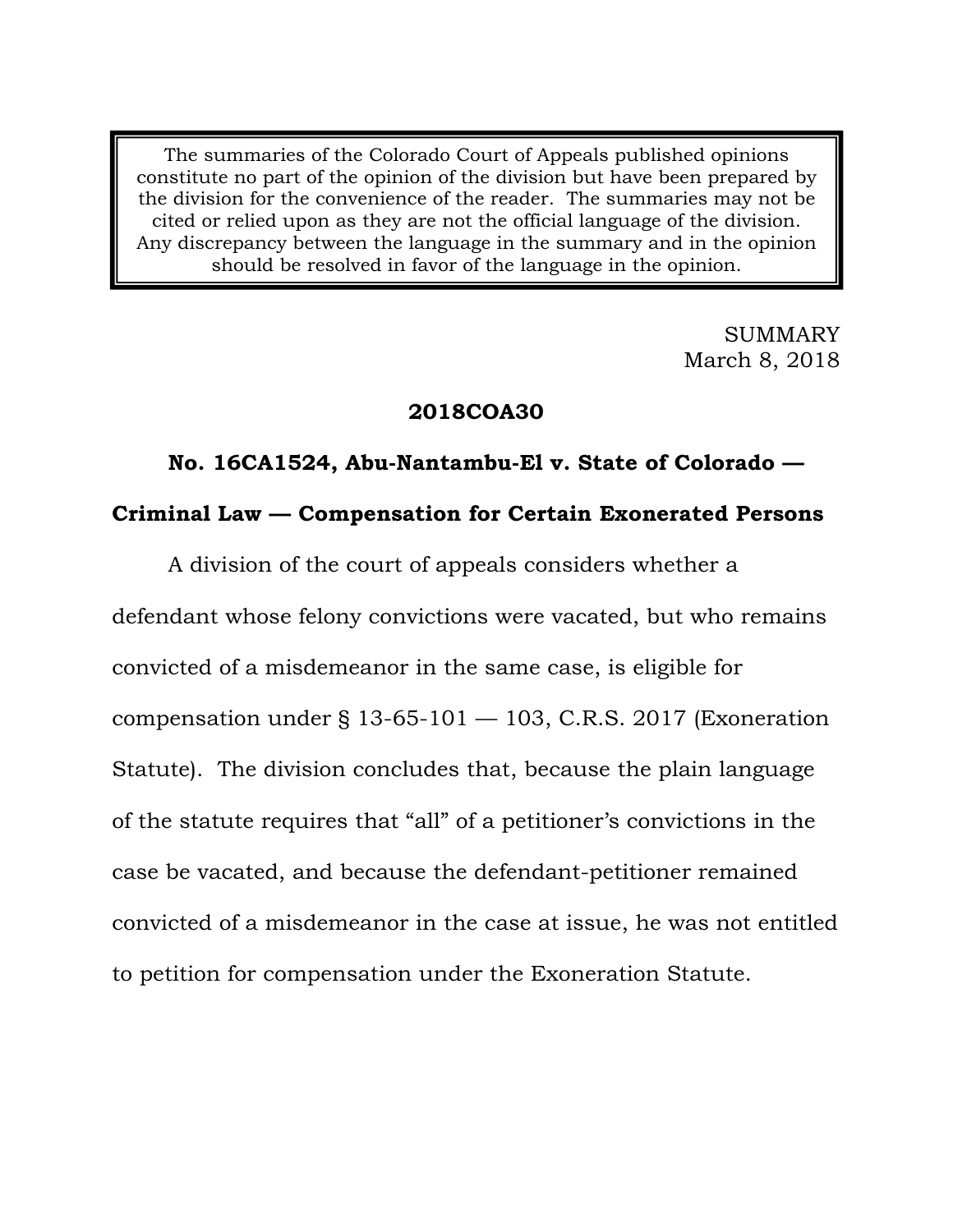## Court of Appeals No. 16CA1524 City and County of Denver District Court No. 15CV520 Honorable Morris B. Hoffman, Judge

Abdu-Latif Kazembe Abu-Nantambu-El,

Plaintiff-Appellant,

v.

State of Colorado,

Defendant-Appellee.

#### JUDGMENT AFFIRMED

Division VII Opinion by JUDGE FREYRE Bernard and Berger, JJ., concur

Announced March 8, 2018

Abdu-Latif Kazembe Abu-Nantambu-El, Pro Se

Cynthia H. Coffman, Attorney General, Ethan E. Zweig, Assistant Attorney General, Denver, Colorado, for Defendant-Appellee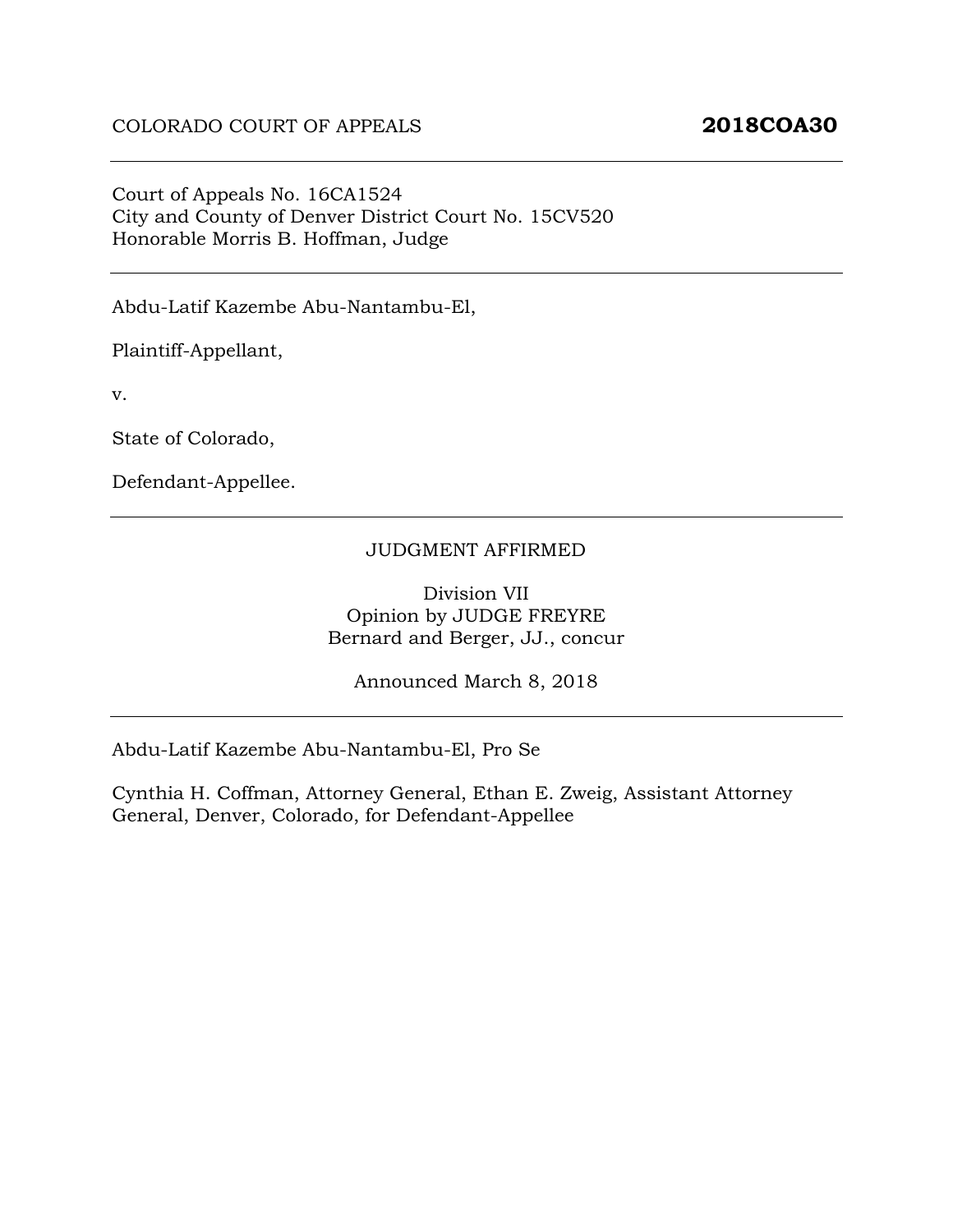¶ 1 Defendant-petitioner, Abdu-Latif Kazembe Abu-Nantambu-El, appeals the district court's order granting the State of Colorado's motion to dismiss his petition for compensation pursuant to the "Compensation for Certain Exonerated Persons" statute, sections 13-65-101 to -103, C.R.S. 2017 (Exoneration Statute).<sup>1</sup> As a matter of first impression, we consider whether a defendant-petitioner whose felony convictions were vacated, but who remains convicted of a misdemeanor in the same case, is eligible for compensation under the Exoneration Statute. We conclude he is not. We further conclude that, because he is not eligible to file a petition under the Exoneration Statute, we need not address whether the court deprived him of his right to a jury trial under the statute. Accordingly, we affirm the district court's order granting the State's motion to dismiss.

-

<sup>&</sup>lt;sup>1</sup> Between the district court's ruling and the appellate briefing, the United States Supreme Court held that the Exoneration Statute's requirement that a defendant prove his or her innocence by clear and convincing evidence to obtain a refund of costs, fees, and restitution paid pursuant to an invalid conviction does not comport with the defendant's right to due process under the Fourteenth Amendment to the United States Constitution. *Nelson v. Colorado*, 581 U.S. \_\_\_, \_\_\_, 137 S. Ct. 1249, 1255-58 (2017).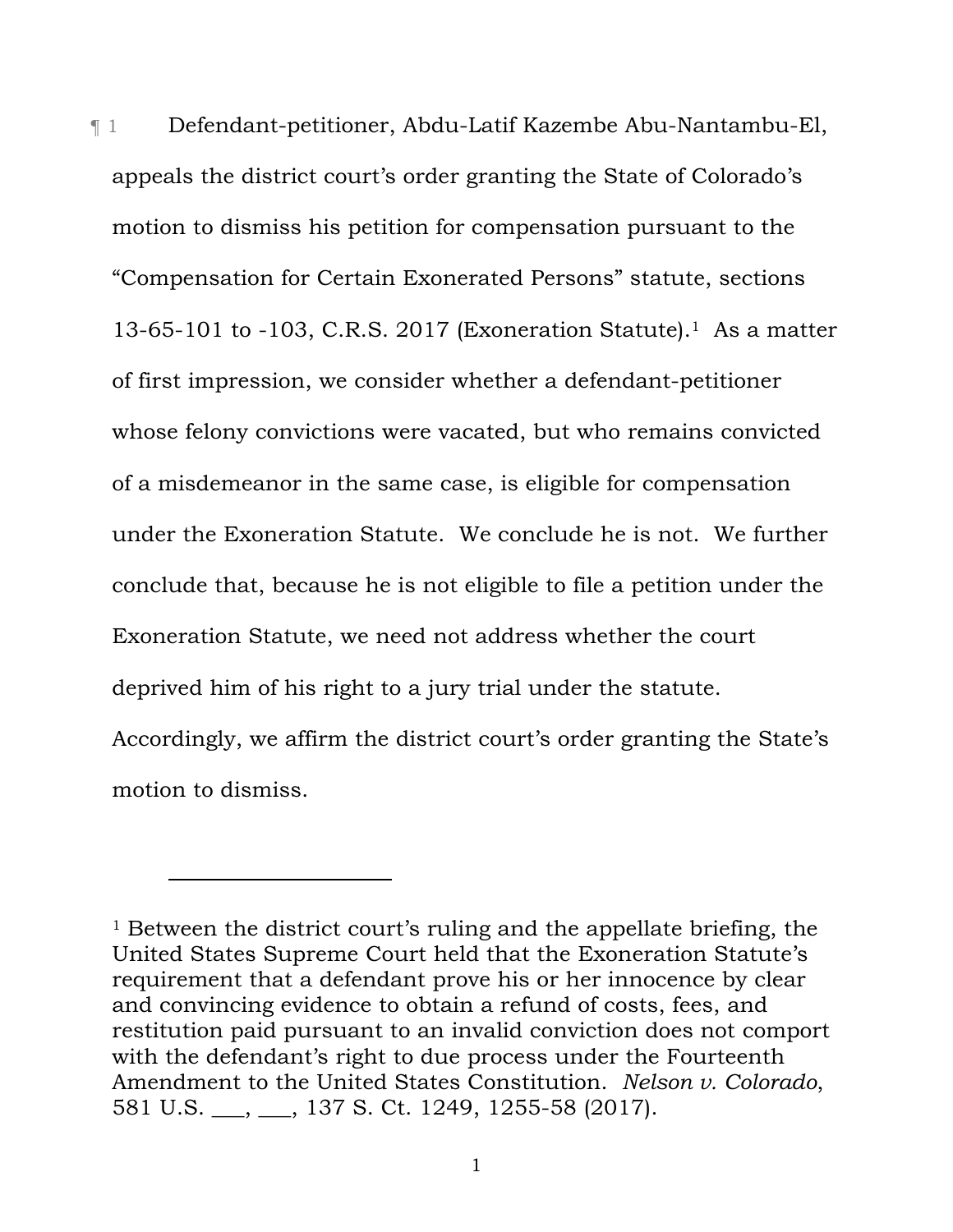#### I. Background

- ¶ 2 A jury convicted Abu-Nantambu-El (formerly known as Paul Delano McKnight, Jr.) of first degree sexual assault (a class 3 felony), second degree kidnapping (a class 2 felony), and third degree assault (a class 1 misdemeanor) in the same case, all arising out of an incident in which the victim claimed that Abu-Nantambu-El had raped her. His convictions were affirmed on appeal. *People v. McKnight*, 813 P.2d 331 (Colo. 1991).
- ¶ 3 Abu-Nantambu-El then filed a pro se Crim. P. 35(c) motion claiming ineffective assistance of counsel. He presented evidence that scientific testing was available during his trial and that his attorney never requested it. During the postconviction proceedings, a scientific test was conducted and it ruled out Abu-Nantambu-El as the contributor of the semen sample found in the victim's underwear.

¶ 4 The district court found that Abu-Nantambu-El's counsel provided ineffective assistance and that, but for the ineffective assistance, Abu-Nantambu-El would probably not have been convicted of the kidnapping and sexual assault charges. The court vacated these two felony convictions.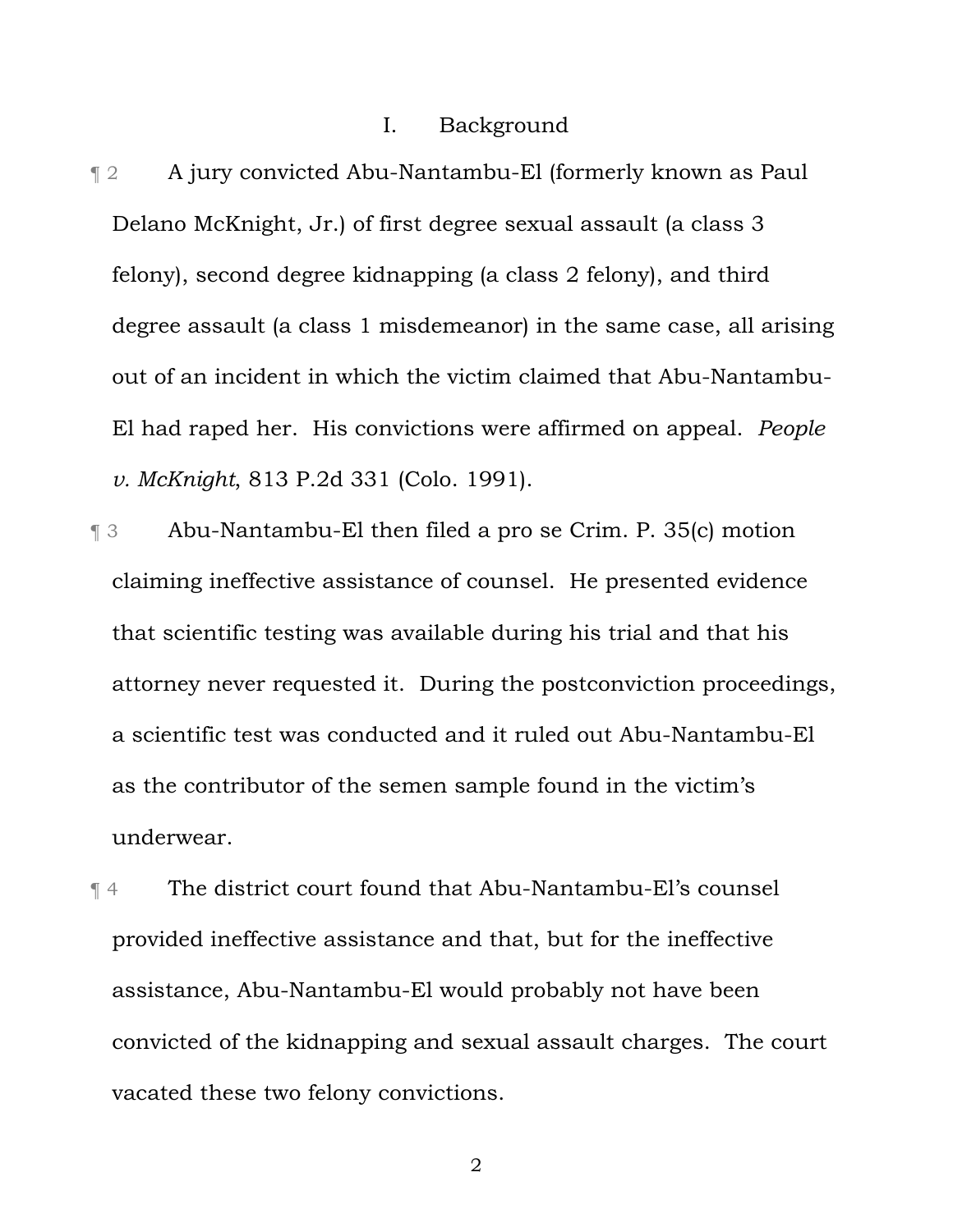¶ 5 However, the court also found that counsel's ineffective assistance had not affected Abu-Nantambu-El's third degree assault conviction, and it denied his Crim. P. 35(c) motion as to that conviction. The court's order was affirmed on appeal. *See People v. McKnight*, slip op. at 12 (Colo. App. No. 97CA1638, Jan. 14, 1999) (not published pursuant to C.A.R. 35(f)). The prosecution elected not to retry the felony counts, but Abu-Nantambu-El remains convicted of the misdemeanor in that case.

¶ 6 Based on the order vacating his felony convictions, Abu-Nantambu-El filed a petition for compensation pursuant to the Exoneration Statute. The State filed a C.R.C.P. 12(b)(5) motion to dismiss, contending that Abu-Nantambu-El was not eligible to seek relief because (1) the order vacating the kidnapping and sexual assault convictions was based on ineffective assistance of trial counsel, a ground "unrelated to the petitioner's actual innocence"; and (2) Abu-Nantambu-El remained convicted of third degree assault, and therefore he did not satisfy the portion of the statute requiring that "all convictions in the case" be vacated or reversed. The district court rejected the State's first argument, but agreed with its second argument and granted the motion to dismiss. The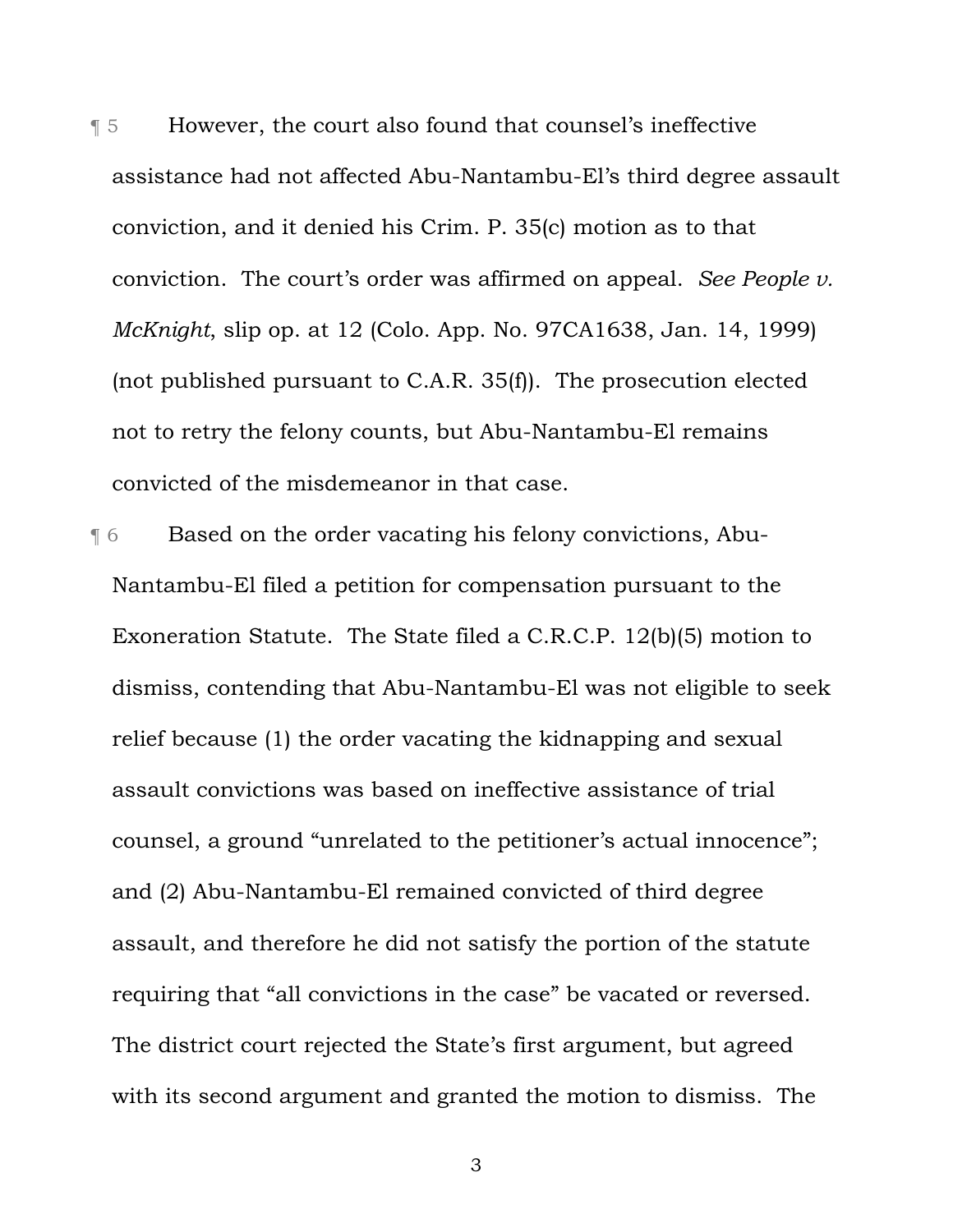State did not cross-appeal the court's "actual innocence" finding, so the only issue we consider is the eligibility requirements for filing a petition for compensation under the Exoneration Statute.

## II. Analysis

¶ 7 Abu-Nantambu-El contends that the district court erred when it concluded that his misdemeanor conviction precluded him from filing a petition under section 13-65-102(2)(a), C.R.S. 2017, because it was never vacated or reversed and remains on his record. He also contends that the court erred by rejecting his request for a jury trial under section 13-65-102(6)(b). We reject his first contention and therefore do not consider his second contention.

A. Standard of Review and Applicable Law ¶ 8 We review de novo the district court's grant of a motion to dismiss. *BRW, Inc. v. Dufficy & Sons, Inc.*, 99 P.3d 66, 71 (Colo. 2004). In reviewing a motion to dismiss, we accept all matters of material fact in the petition as true and view the allegations in the light most favorable to the plaintiff. *See Bly v. Story*, 241 P.3d 529, 533 (Colo. 2010). Under this standard, "only a complaint that states a plausible claim for relief survives a motion to dismiss." *Warne v. Hall*, 2016 CO 50, ¶ 9 (quoting *Ashcroft v. Iqbal*, 556 U.S.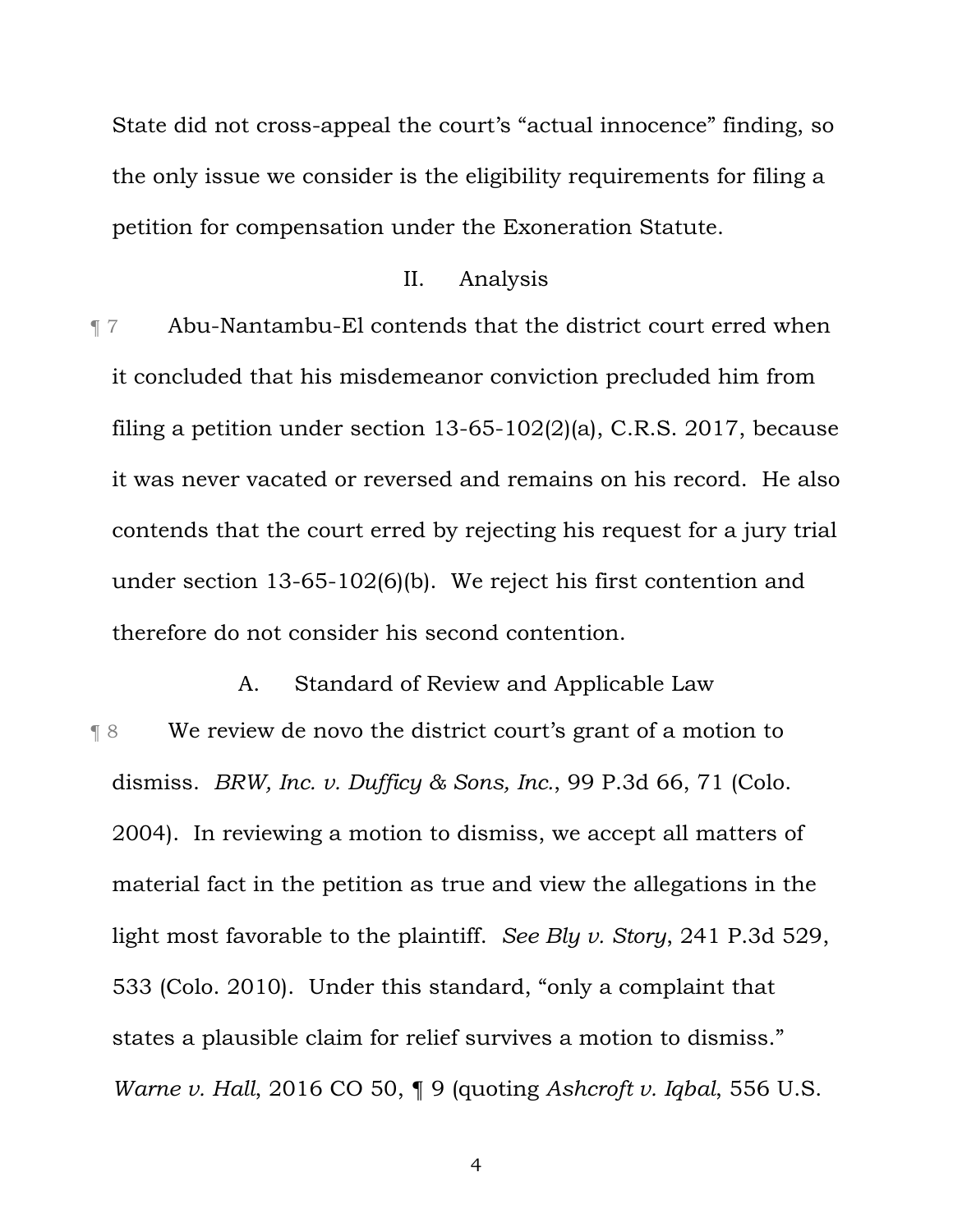662, 679 (2009)). That is, a party must plead sufficient facts that, if taken as true, suggest plausible grounds to support a claim for relief. *Warne*, ¶ 24.

¶ 9 Statutory interpretation presents a question of law, which we review de novo. *People v. Garcia*, 113 P.3d 775, 780 (Colo. 2005). When interpreting a statute, a court must ascertain and give effect to the General Assembly's "purpose or intent in enacting the statute." *Martin v. People*, 27 P.3d 846, 851 (Colo. 2001). To determine legislative intent, we first look to the language of the statute, giving words and phrases their commonly accepted and understood meanings. *Garcia*, 113 P.3d at 780; *Martin*, 27 P.3d at 851. If those words are clear and unambiguous, we apply the statute as written. *See Martin*, 27 P.3d at 851. We may discern the plain meaning of statutory language by referring to its common dictionary meaning. *See People v. Hunter*, 2013 CO 48, ¶ 10.

¶ 10 "The legislative choice of language may be concluded to be a deliberate one calculated to obtain the result dictated by the plain meaning of the words." *Hendricks v. People*, 10 P.3d 1231, 1238 (Colo. 2000) (quoting *City & Cty. of Denver v. Gallegos*, 916 P.2d 509, 512 (Colo. 1996)); *People v. Guenther*, 740 P.2d 971, 976 (Colo.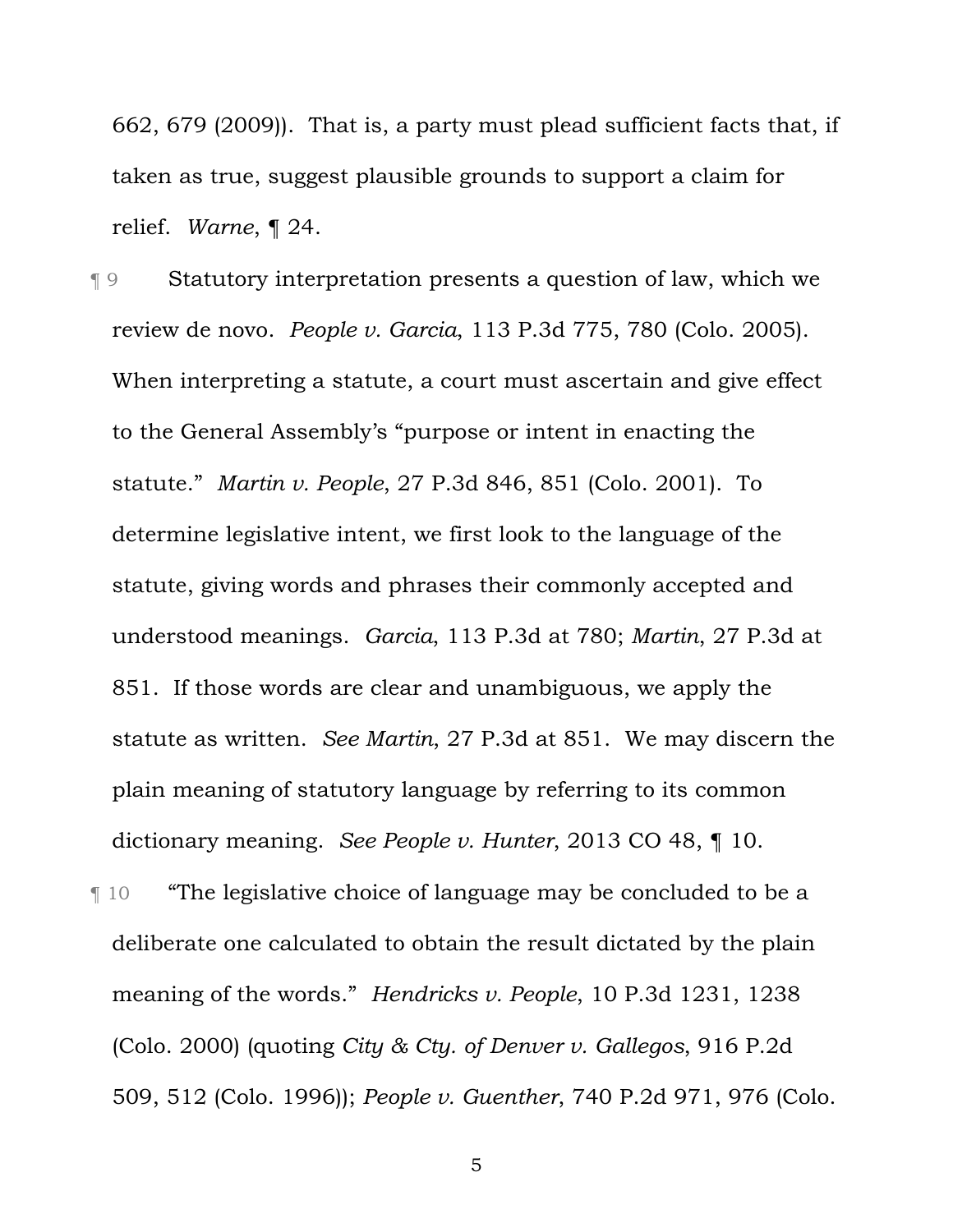1987) (same). Consequently, "[w]hen the General Assembly includes a provision in one section of a statute, but excludes the same provision from another section, we presume that the General Assembly did so purposefully." *Well Augmentation Subdistrict of Cent. Colo. Water Conservancy Dist. v. City of Aurora*, 221 P.3d 399, 419 (Colo. 2009); *accord United States v. Pauler*, 857 F.3d 1073, 1076 (10th Cir. 2017) (Where the legislature "includes particular language in one section of a statute but omits it in another section of the same Act, it is generally presumed that [it] acts intentionally and purposely in the disparate inclusion or exclusion." (quoting *Russello v. United States*, 464 U.S. 16, 23 (1983))).

**Term Finally, a court must read and consider the statute as a whole,** giving harmonious and sensible effect to all its parts. *People v. Martinez*, 70 P.3d 474, 477 (Colo. 2003). If the statute is unambiguous and does not conflict with other statutory provisions, the court need look no further in determining its meaning. *People v. Luther*, 58 P.3d 1013, 1015 (Colo. 2002). However, if the language of the statute is ambiguous, or in conflict with other provisions, the court may look to legislative history, prior law, the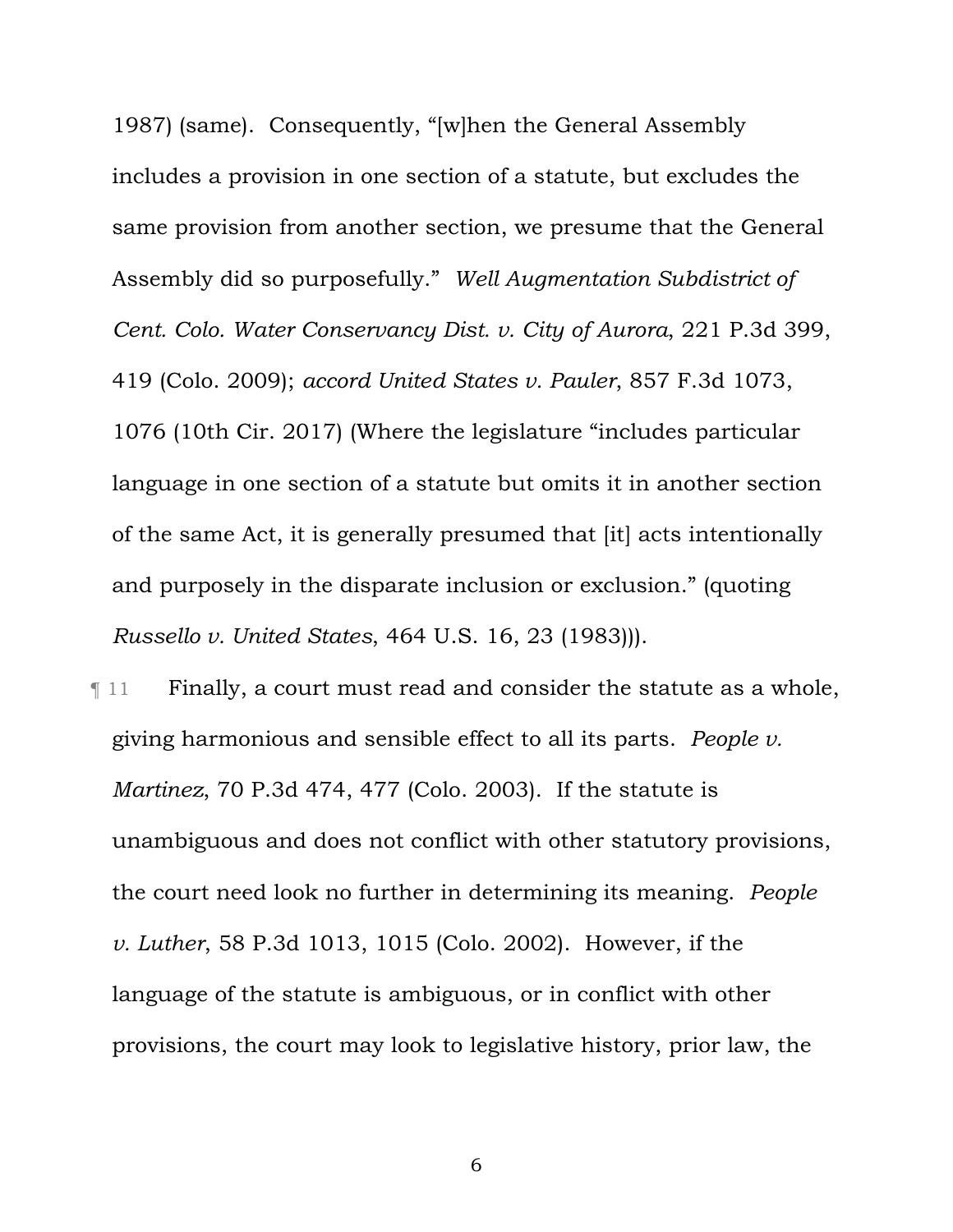consequences of a given construction, and the goal of the statutory scheme to determine its meaning. *Id.*

B. Eligibility Requirements for Filing a Petition for Compensation

¶ 12 We begin by agreeing with Abu-Nantambu-El that the

Exoneration Statute is aimed at compensating persons wrongfully

convicted of and incarcerated for felonies. Indeed, section 13-65-

 $102(1)(a)$  provides:

Notwithstanding the provisions of article 10 of title 24, C.R.S., a person who has been convicted of a felony in this state and sentenced to a term of incarceration as a result of that conviction and has served all or part of such sentence, or an immediate family member of such person, may be eligible for compensation as set forth in this article upon a finding that the person was actually innocent of the crime for which he or she was convicted.

Thus, a person who is wrongfully convicted of a misdemeanor may not seek relief under section 13-65-102(1). However, it does not necessarily follow that when a person is convicted of both a felony and a misdemeanor, in the same case, the court should only consider the felony and disregard the misdemeanor.

¶ 13 Section 13-65-102(2) sets forth the prerequisites for filing a petition for compensation: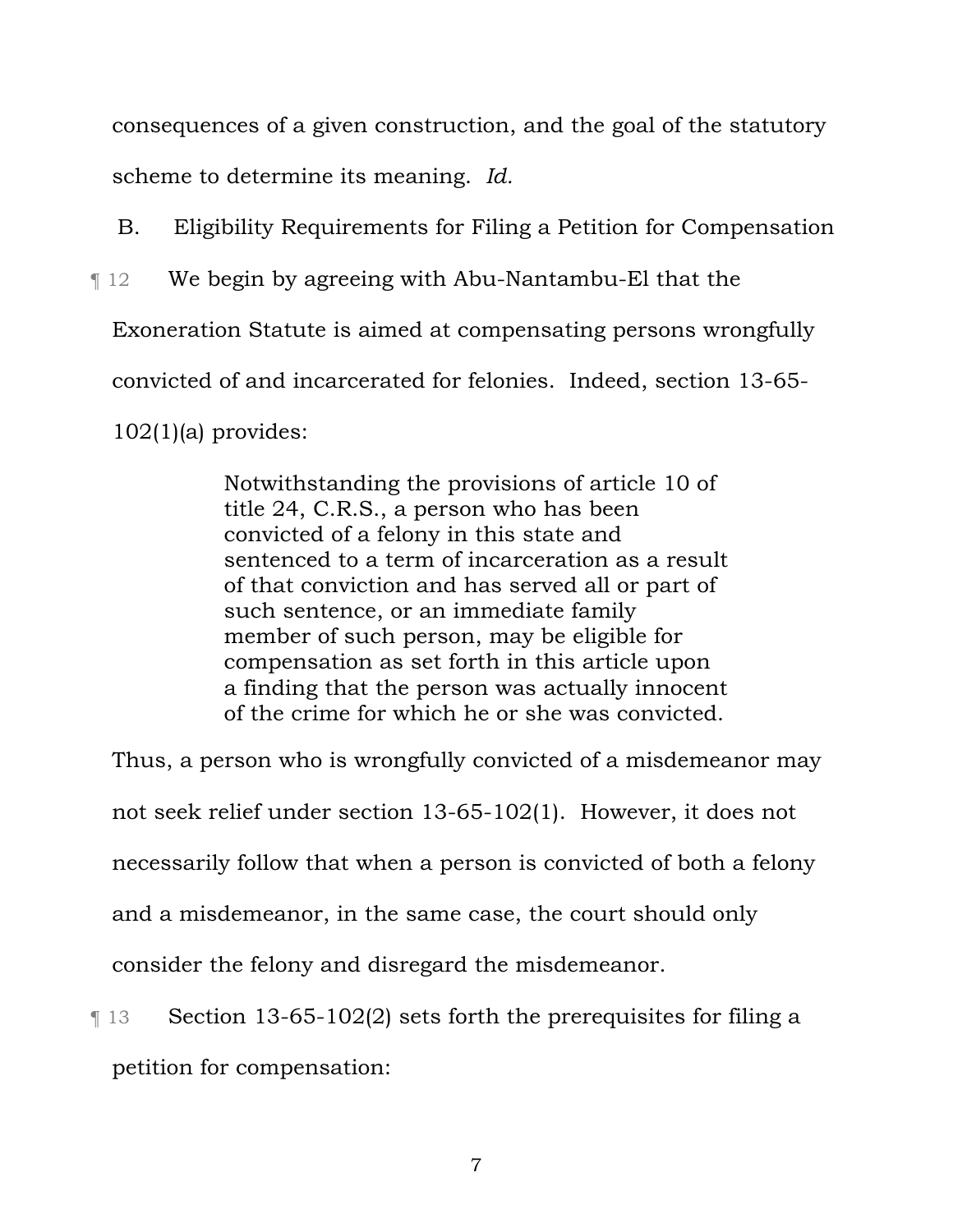A petition may be filed pursuant to this section only:

(a) When no further criminal prosecution of the petitioner for the crimes charged, or for crimes arising from the same criminal episode in the case that is the subject of the petition, has been initiated by the district attorney or the attorney general and subsequent to one of the following:

(I) A court vacating or reversing *all convictions in the case* based on reasons other than legal insufficiency of evidence or legal error unrelated to the petitioner's actual innocence and following an order of dismissal of all charges; or

(II) A court vacating or reversing *all convictions in the case* based on reasons other than legal insufficiency of evidence or legal error unrelated to the petitioner's actual innocence and following an acquittal of all charges after retrial; and

(b) Either:

(I) If the conditions described in paragraph (a) of this subsection (2) are met on or after June 5, 2013, not more than two years after said conditions are met; or

(II) If the conditions described in paragraph (a) of this subsection (2) are met before June 5, 2013, not more than two years after June 5, 2013.

(Emphasis added.)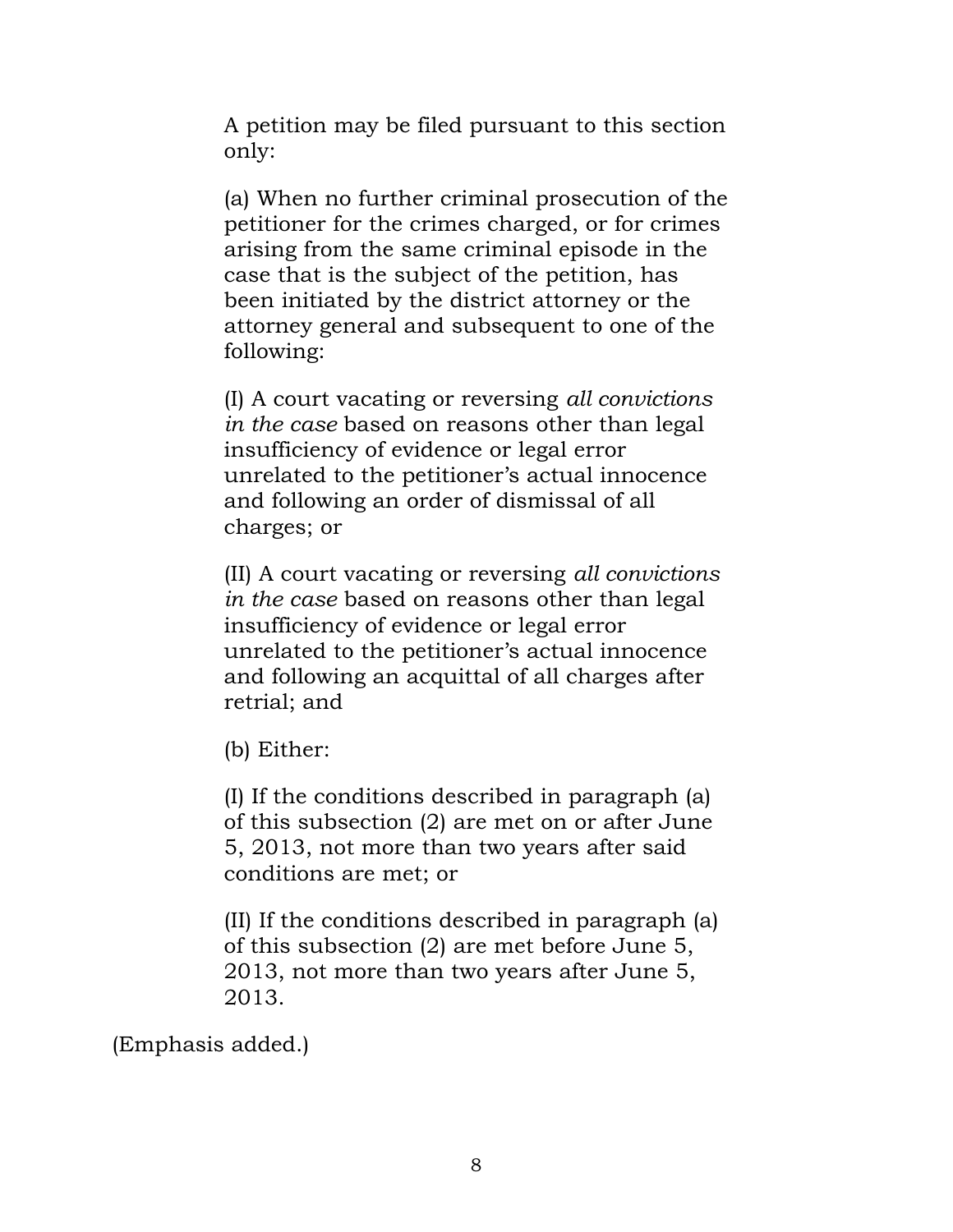¶ 14 After satisfying these threshold eligibility requirements to file a petition, a petitioner must then satisfy additional requirements to be eligible for compensation. *See* § 13-65-102(4)(a)(I) (a person who does not meet the definition of actual innocence is ineligible for compensation); § 13-65-102(4)(a)(II) (A person is ineligible if "[h]e or she committed or suborned perjury during any proceedings related to the case that is the subject of the claim."); § 13-65-102(4)(a)(III) (A person is ineligible if, "[t]o avoid prosecution in another case for which the petitioner has not been determined to be actually innocent, he or she pled guilty in the case that served as the basis for the conviction and incarceration that is the subject of the petition.").

¶ 15 The petition constitutes a civil claim for relief, § 13-65- 102(1)(b), subject to the Colorado rules of civil procedure. § 13-65- 102(5)(g). Upon receipt of a petition, the State may contest either the petitioner's actual innocence or the petitioner's eligibility for compensation. § 13-65-102(5)(d)(II). If the petition is contested, "the district court shall set the matter for a trial to the district court or, at the written election of either party, to a trial to a jury of six." § 13-65-102(6)(b).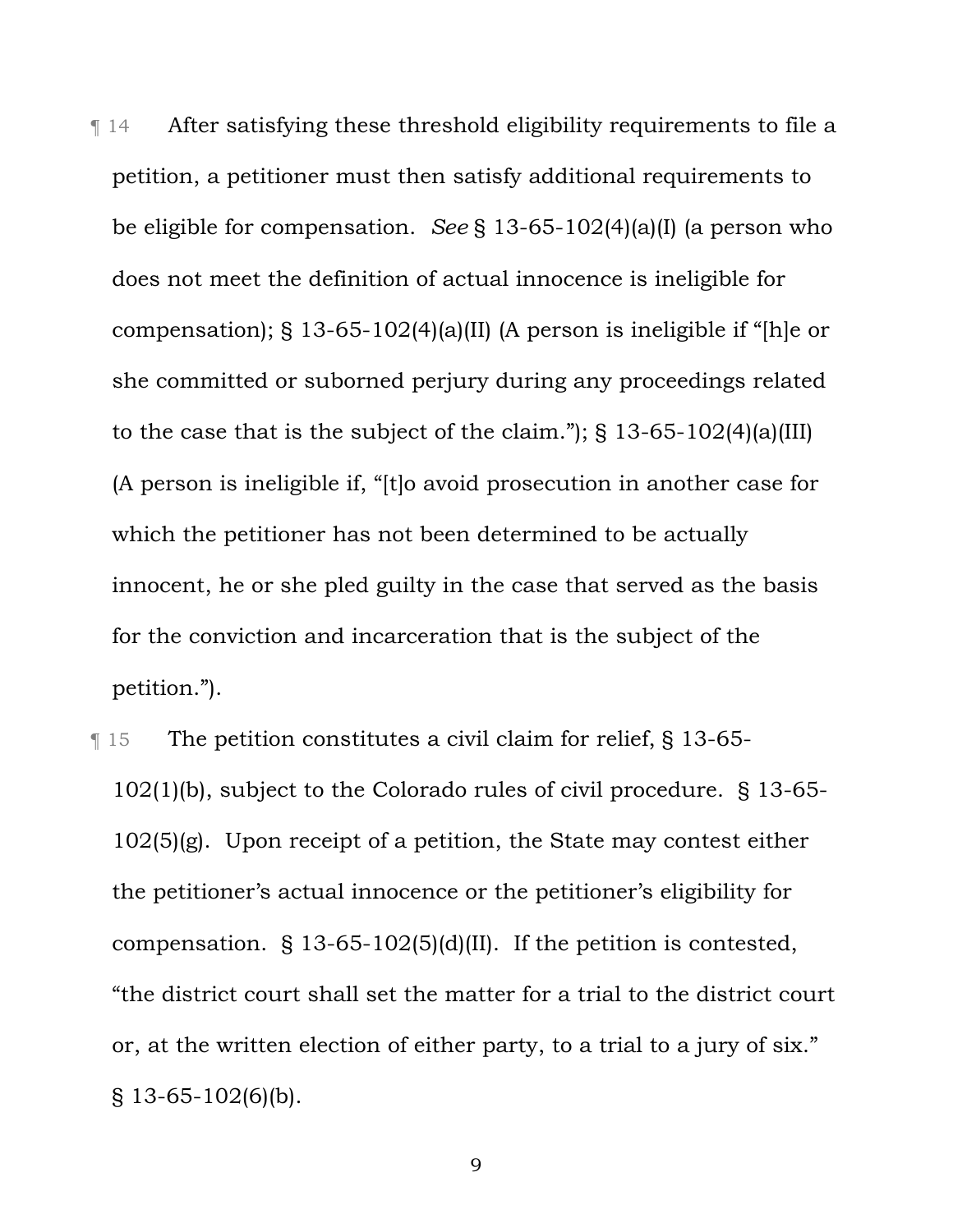¶ 16 The only portion of the statute at issue here is the meaning of "all convictions" in section  $13-65-102(2)(a)(I)$  and (II), because no one disputes that Abu-Nantambu-El remains convicted of third degree assault in the case at issue. Abu-Nantambu-El urges us to interpret "all convictions" to mean felony convictions. He reasons that because the Exoneration Statute addresses only wrongly convicted felons, the legislature could not have meant to include misdemeanor convictions within its parameters. His argument might have some force were we to consider this language in isolation, because he is correct that the Exoneration Statute was enacted to compensate wrongfully convicted felons. However, we must view the statute as a whole, and in doing so, we reject his interpretation for four reasons.

¶ 17 First, the legislature's use of the word "felony" in section 13- 65-102(1)(a) convinces us that its use of "all convictions" in section 13-65-102(2)(a) is intended to be broader than merely felony convictions. *See City of Grand Junction v. Ute Water Conservancy Dist.*, 900 P.2d 81, 91 (Colo. 1995) ("The word 'all' is an unambiguous term. The dictionary definition and common usage of the word 'all' do not provide for an exception or exclusion that is not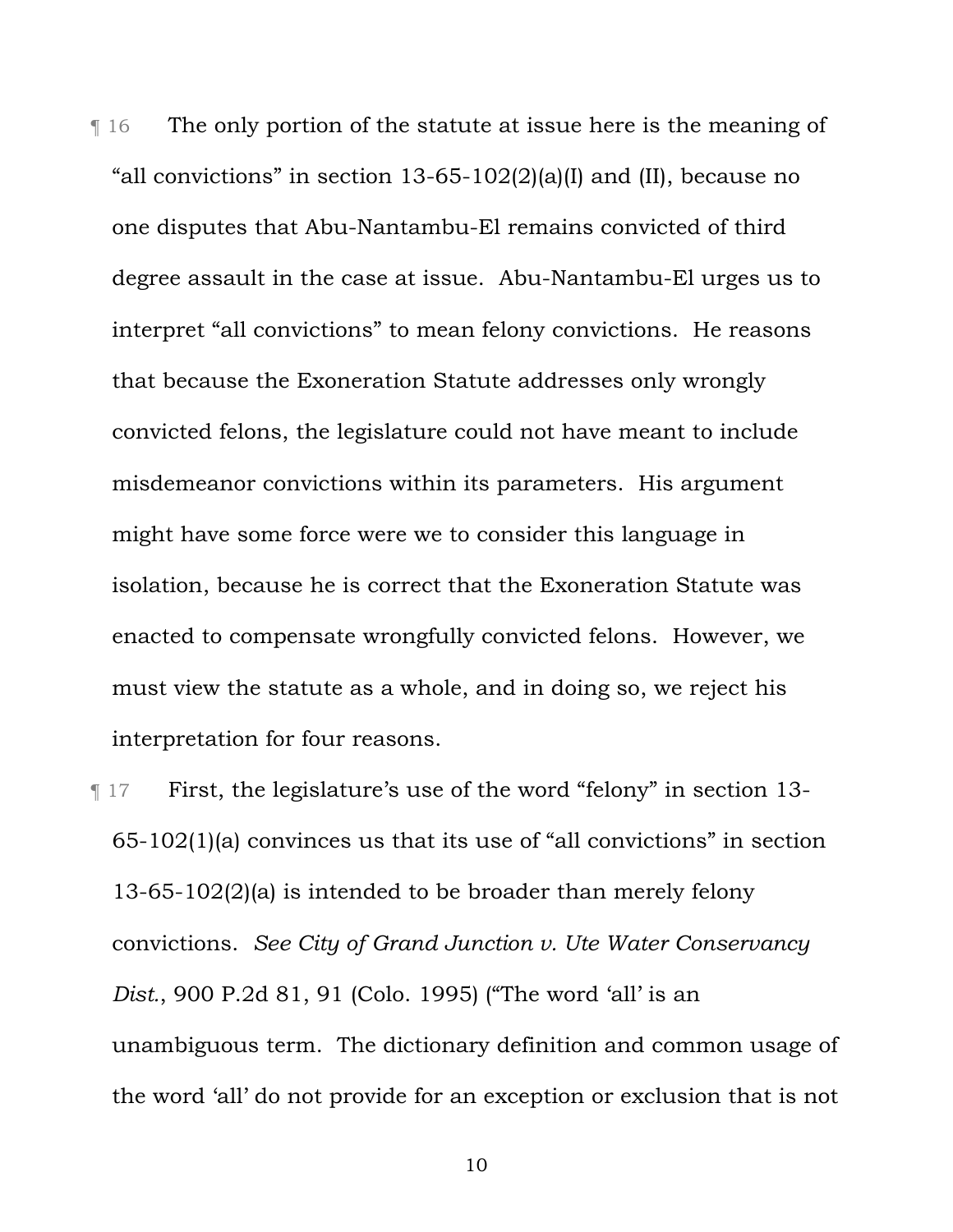expressly specified.") (citations omitted); *Hudgeons v. Tenneco Oil Co.*, 796 P.2d 21, 23 (Colo. App. 1990) ("'All' is an unambiguous term and means the whole of, the whole number or sum of, or every member or individual component of, and is synonymous with 'every' and 'each.'"). If the legislature had intended a court to consider only the felonies vacated or reversed in a case, it could have said so, as it did in sections 13-65-102(1)(a) and 13-65-103(3)(a). Because it did not, we view the legislature's choice of "all convictions" as a deliberate one intended to encompass all the convictions in a case. *Well Augmentation Subdistrict of Cent. Colo. Water Conservancy Dist.*, 221 P.3d at 419. Moreover, we may not add words to a statute that do not exist. *People v. Diaz*, 2015 CO 28, ¶ 12 ("We do not add words to the statute or subtract words from it." (quoting *Turbyne v. People*, 151 P.3d 563, 567 (Colo. 2007))); *People v. Benavidez*, 222 P.3d 391, 393-94 (Colo. App. 2009) ("But, in interpreting a statute, we must accept the General Assembly's choice of language and not add or imply words that simply are not there.").

¶ 18 Second, a petition may only be filed, under section 13-65- 102(2)(a), when no further prosecution of the petitioner for "the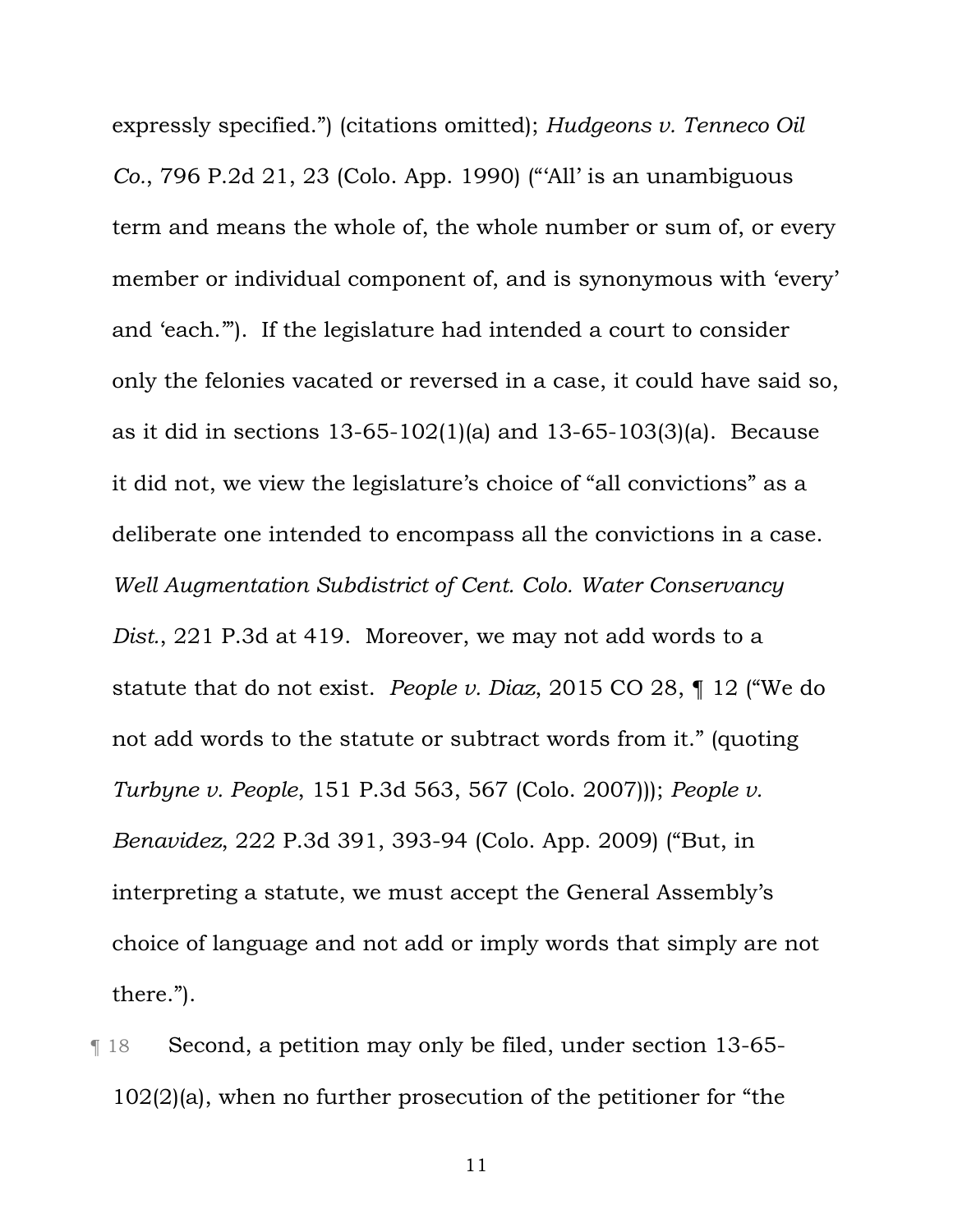crimes charged, or for crimes arising from the same criminal episode in the case that is the subject of the petition," has occurred. Like the "all convictions" language, "crimes charged" and "crimes arising from the same criminal episode" plainly encompass more than simply the felonies charged. If the filing requirements were limited to felony charges, the legislature would have so stated. Its choice of broader language evidences its intent to restrict the eligibility requirements for filing petitions for compensation to those cases in which a petitioner has been exonerated of *all* charges, not just the felony charges. *Turbyne*, 151 P.3d at 568 ("[W]e cannot supply the missing language and must respect the legislature's choice of language.").

¶ 19 Third, we are not persuaded by Abu-Nantambu-El's contention that the word "incarceration" in section 13-65-102(1)(a) restricts the language of subsection (2)(a) to felony convictions. This assertion is inconsistent with the definition of incarceration found in section 13- 65-101(5), which provides:

> "Incarceration" means a person's custody in a county jail or a correctional facility while he or she serves a sentence issued pursuant to a felony conviction in this state or pursuant to the person's adjudication as a juvenile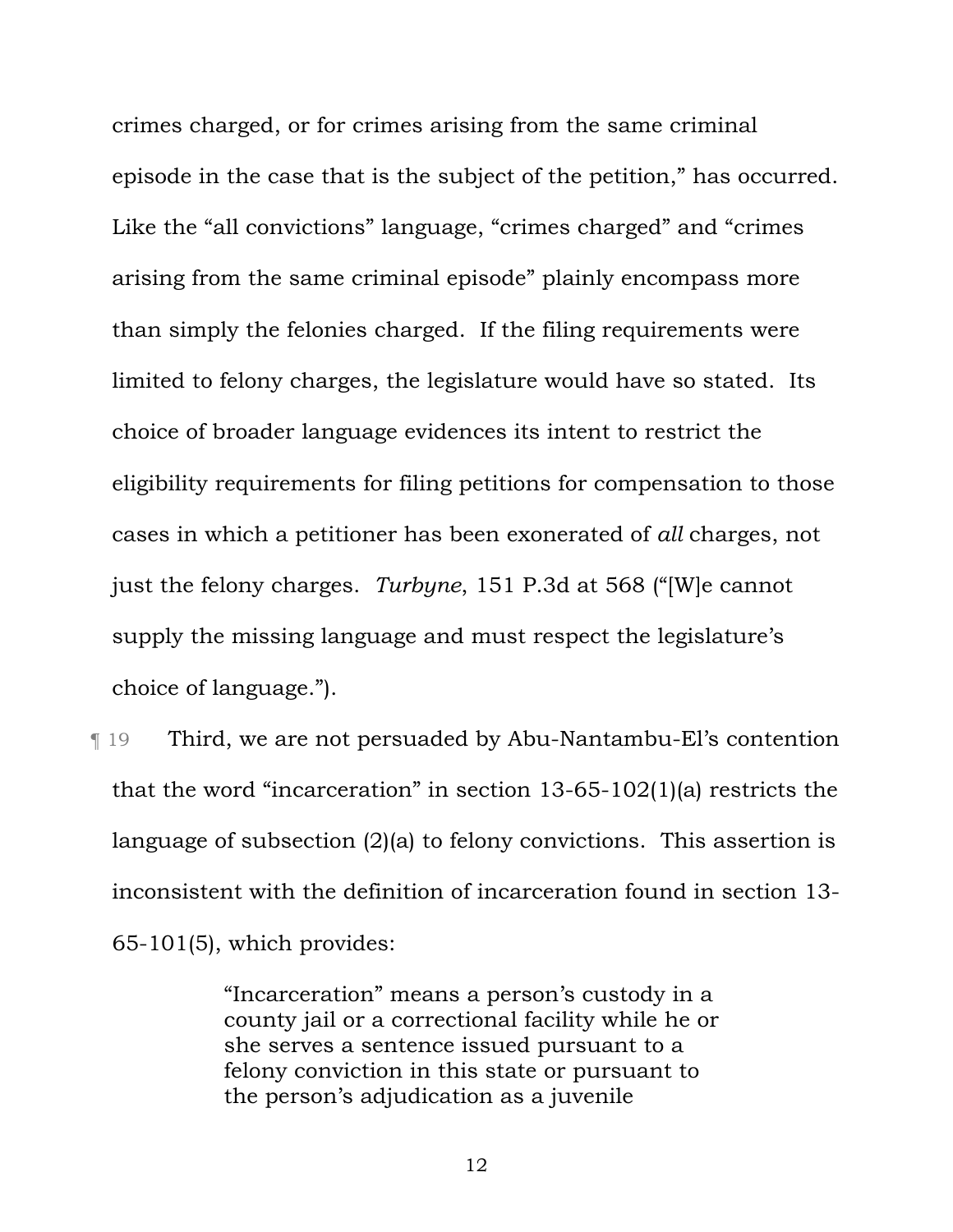delinquent for the commission of one or more offenses that would be felonies if committed by a person eighteen years of age or older. For the purposes of this section, "incarceration" includes placement as a juvenile to the custody of the state department of human services or a county department of social services pursuant to such an adjudication.

¶ 20 In our view, this definition recognizes that a person charged with a felony may remain incarcerated in a county jail pending a conviction and sentence. Our view is supported by the language of section 13-65-103(3)(a) entitling an exonerated person to receive compensation in the amount of "seventy thousand dollars for each year that he or she was incarcerated for the felony of which he or she has been exonerated."

¶ 21 As Abu-Nantambu-El concedes, the purpose of the statute is to compensate those who are actually innocent for the time they spent wrongfully incarcerated. Abu-Nantambu-El's interpretation of "incarceration" would lead to the absurd result of compensating a wrongfully convicted person for the time he or she spent in the custody of the Department of Corrections but not for the time he or she spent awaiting that wrongful conviction in a county jail. Indeed, a person sentenced to the custody of the Department of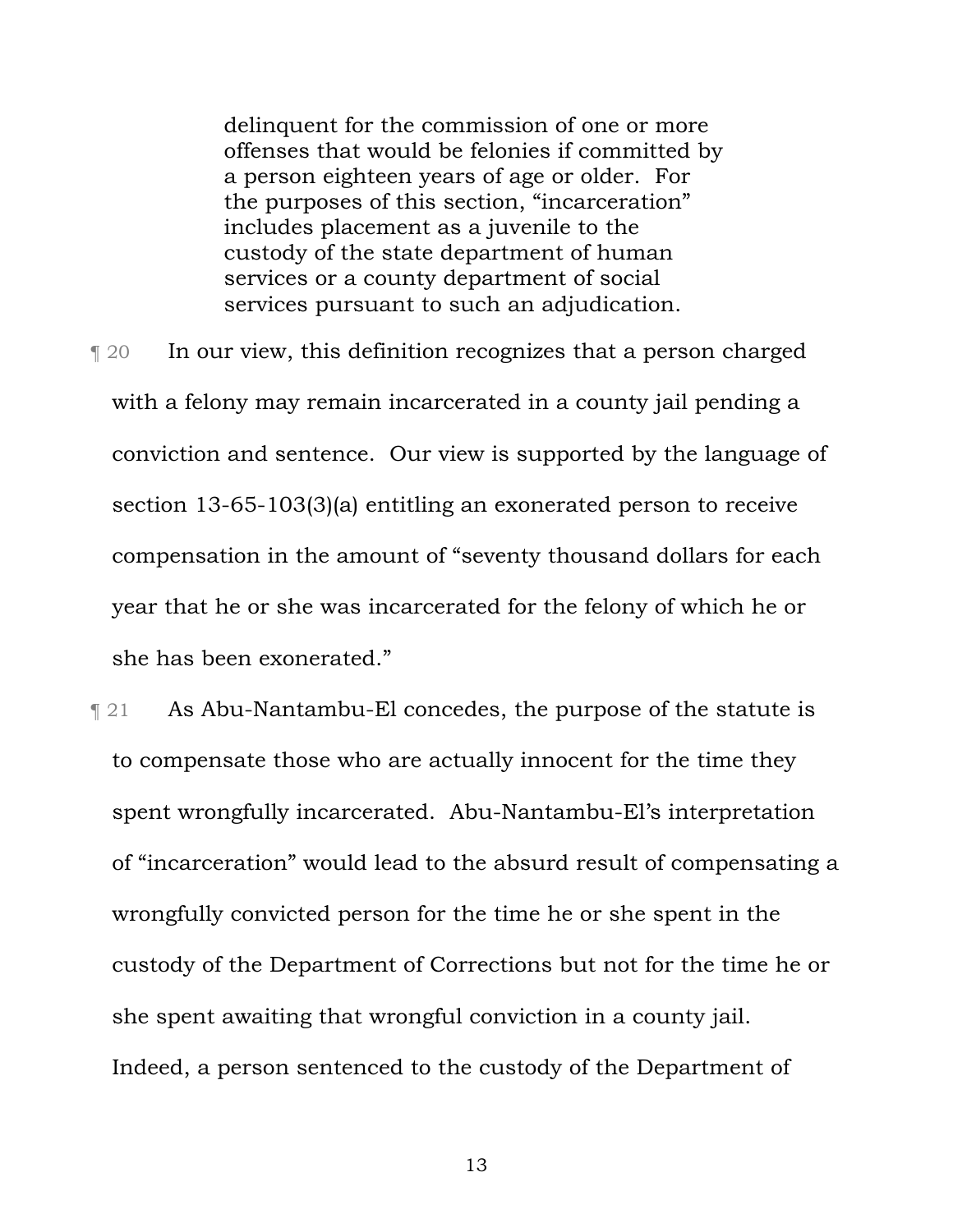Corrections is entitled, as a matter of law, to receive credit against the sentence for pretrial confinement in a county jail. *See* § 18-1.3- 405, C.R.S. 2017 ("A person who is confined for an offense prior to the imposition of sentence for said offense is entitled to credit against the term of his or her sentence for the entire period of such confinement."). And we may not interpret a statute in a way that leads to absurd results. *Pineda-Liberato v. People*, 2017 CO 95,  $\P$  22.

¶ 22 Fourth, Abu-Nantambu-El's contention is further undermined by the specific language of section 13-65-103 pertaining to the amount of compensation a qualified person may be awarded. In particular, section 13-65-103(3)(a) specifies annual compensation amounts for "the felony of which he or she has been exonerated." The legislature's choice of the word "felony" in this provision supports our conclusion that its decision to use "all convictions" in the eligibility requirements provision encompasses more than felony convictions. *Pineda-Liberato*, ¶ 22 ("We also read the statutory scheme as a whole, giving consistent, harmonious, and sensible effect to all of its parts  $\dots$ .").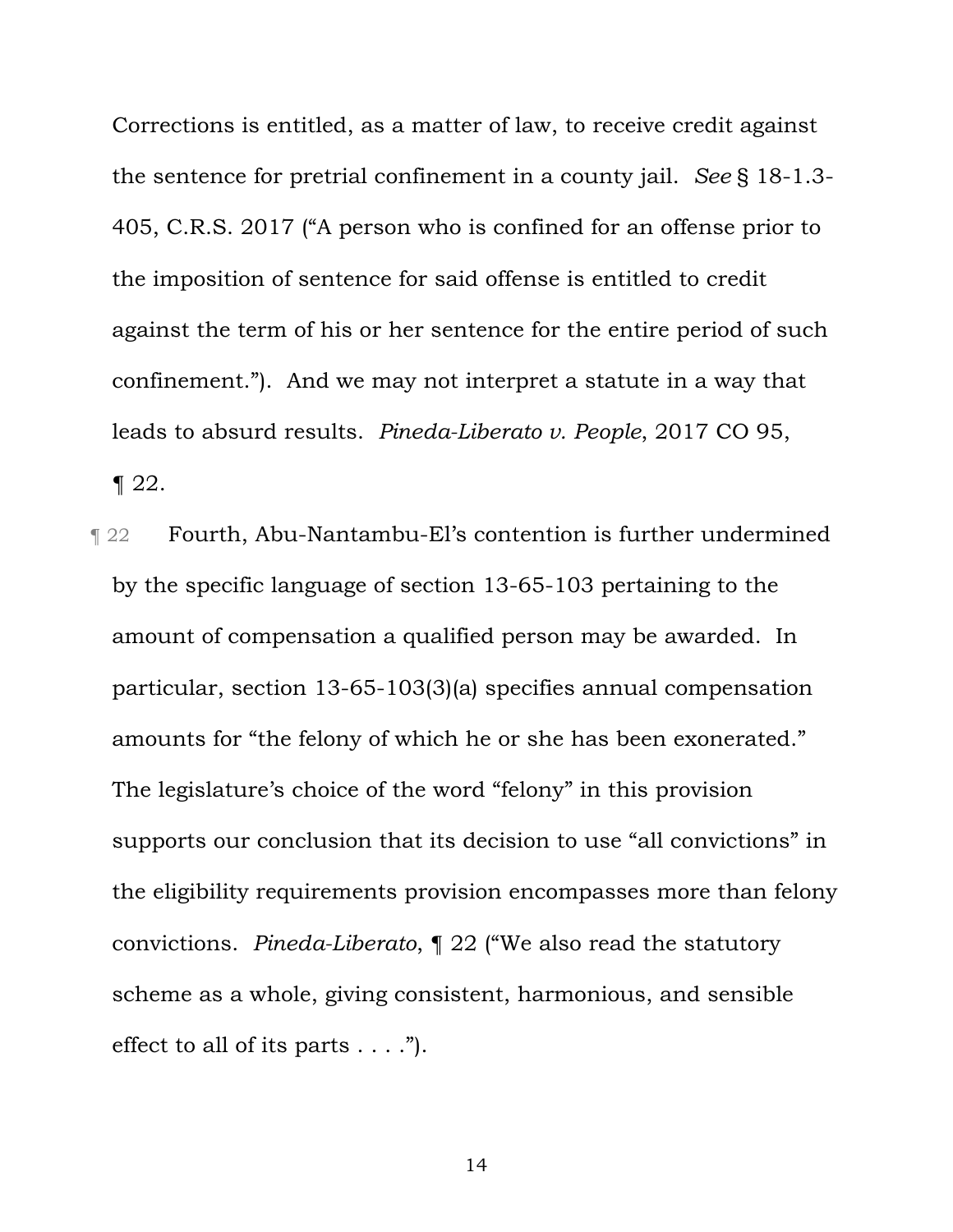¶ 23 Reading the Exoneration Statute as a whole, we conclude that the General Assembly intended to require that "all convictions in the case" be vacated or reversed, including any misdemeanor convictions, in order for a petition for compensation to qualify for a district court's further consideration. Because we find the language unambiguous, we necessarily reject Abu-Nantambu-El's invitation to consider the statute's legislative history. *See Luther*, 58 P.3d at 1015.

- ¶ 24 Abu-Nantambu-El finally contends that he qualifies to file a petition under the Exoneration Statute because the misdemeanor conviction was factually unrelated to the felony conviction.2 We disagree for two reasons.
- ¶ 25 First, Abu-Nantambu-El did not provide the record from his postconviction hearing as part of this appeal, and the burden is on

 $\overline{a}$ 

<sup>2</sup> Abu-Nantambu-El explains that he did not consider including the misdemeanor conviction and sentence in his Crim. P. 35(c) motion because the sentence "had been fully served and had no effect, and was not the reason nor basis, nor was it factually related to his wrongful incarceration." However, neither party disputes that the district court's postconviction ruling considered the misdemeanor conviction, concluded that sufficient evidence supported it  $-$  as evidenced by Abu-Nantambu-El's concession of sufficiency — and denied the motion as to that count.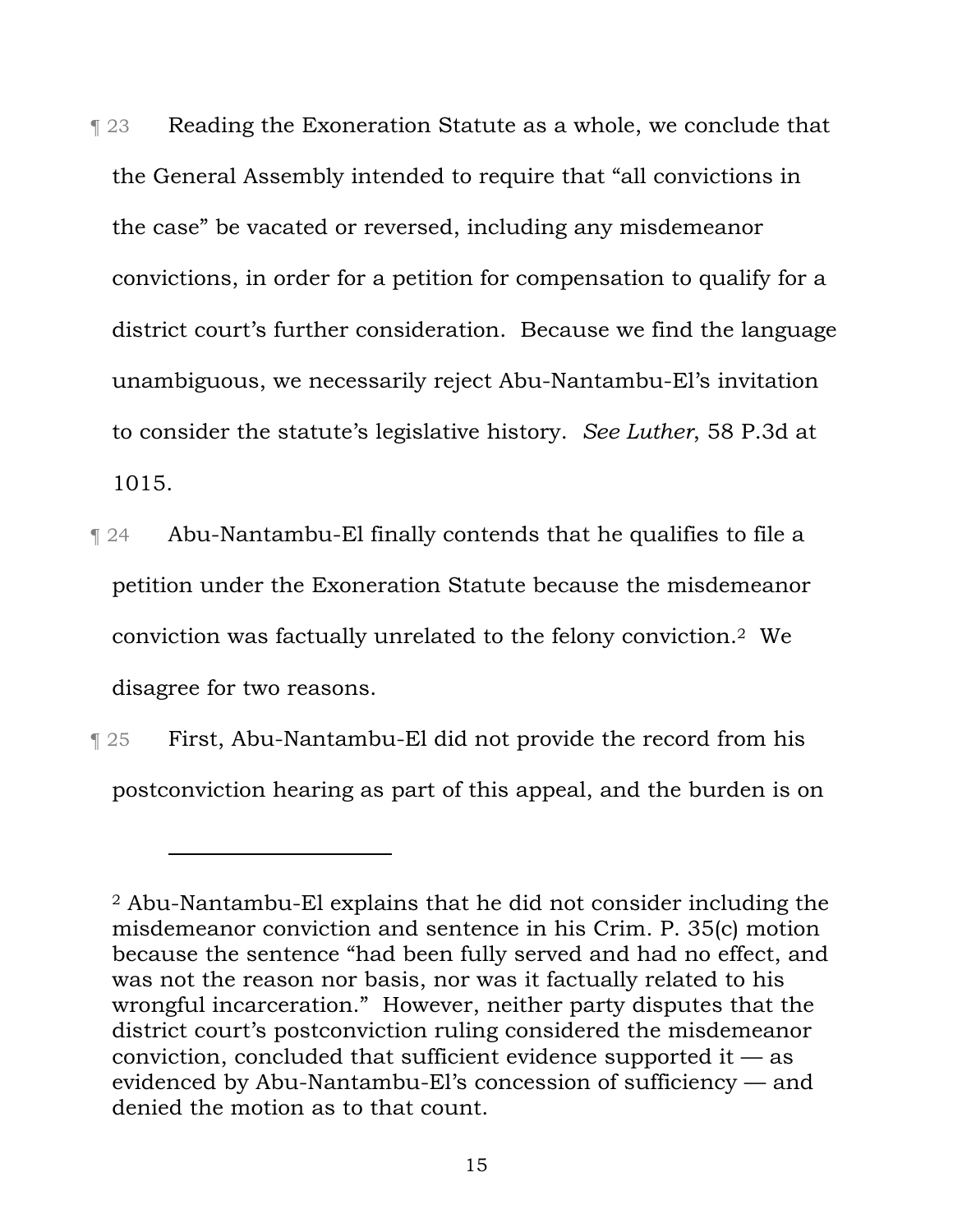an appellant to provide a record justifying reversal. *See* § 13-65-  $102(5)(f)(I); C.A.R. 10.$  Absent this record, we must assume that the district court's finding that all of the convictions arose out of the same incident is correct. *See People v. Gallegos*, 179 Colo. 211, 213, 499 P.2d 315, 316 (1972) ("No transcript of the evidence considered by the lower court was made a part of the record by appellant, and in the absence of any showing to the contrary we must presume that the findings are supported by the evidence presented to and considered by the court.").

- ¶ 26 Second, the plain language of the petition eligibility provision, § 13-65-102(2)(a), does not distinguish between convictions arising from factually related and unrelated counts. Instead, the statute requires that "all convictions *in the case*" must have been vacated or reversed, not just those convictions factually related to the felony. § 13-65-102(2)(a) (emphasis added).
- ¶ 27 Accordingly, we conclude that because Abu-Nantambu-El failed to satisfy the petition eligibility requirements set forth in section 13-65-102(2)(a), his petition did not state a plausible claim for relief. We therefore affirm the district court's ruling granting the State's motion to dismiss.